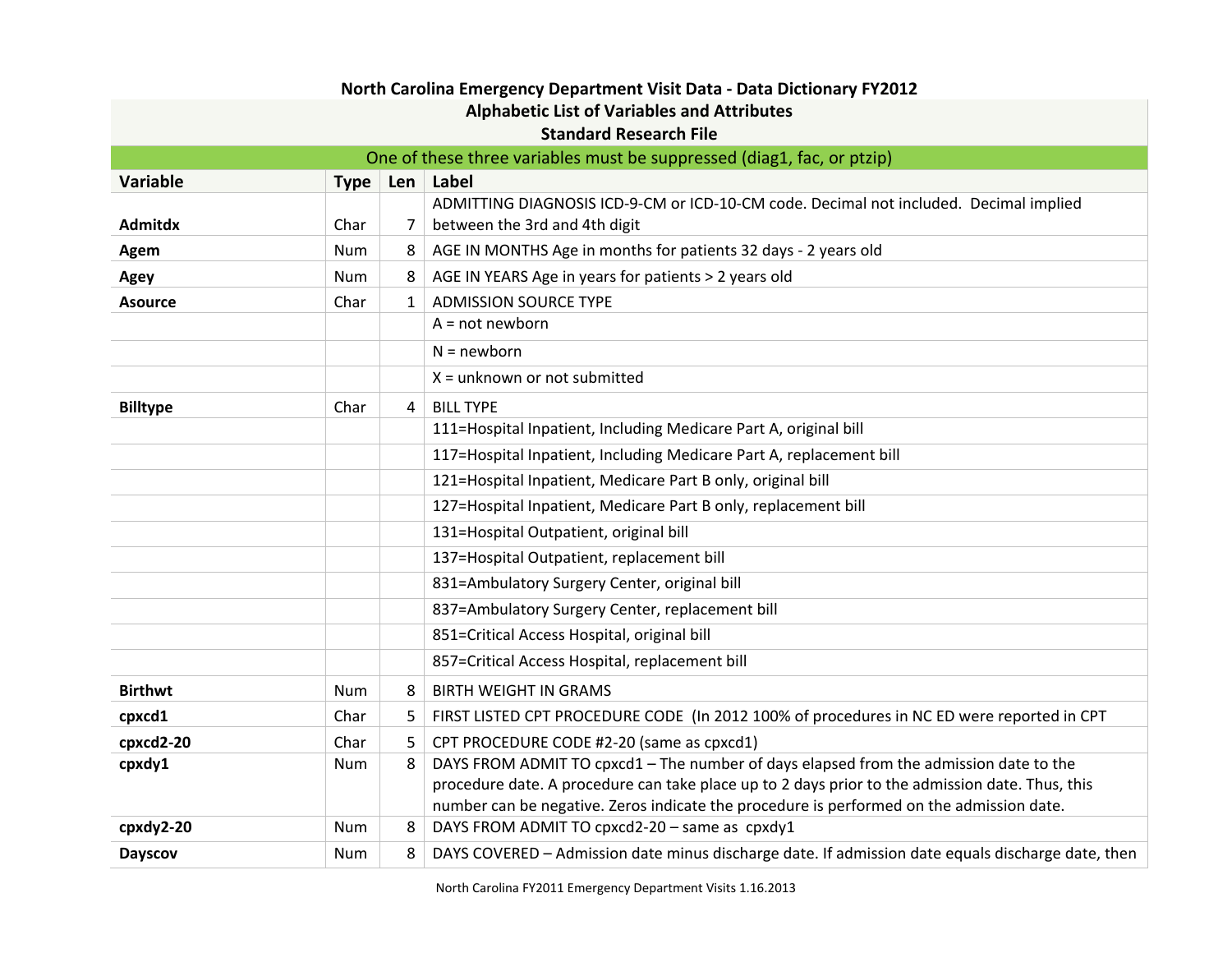|                  |            |                | length of stay equals 1                                                                      |
|------------------|------------|----------------|----------------------------------------------------------------------------------------------|
|                  |            |                | FIRST LISTED DIAGNOSIS CODE - ICD-9-CM code or ICD-10-CM code. Decimal not included. Decimal |
| diag1            | Char       |                | implied between the 3rd and 4th digit.                                                       |
| diag2-diag25     | Char       | $\overline{7}$ | DIAGNOSIS CODE #2-25 (same as Diag1)                                                         |
|                  |            |                | PRESENCE OF ER REV CODE (045x) =1 - Patient admitted from ED to inpatient, Truven Derived    |
| <b>Erflag</b>    | <b>Num</b> | 8              | variable.                                                                                    |
| <b>Ethnicity</b> | Char       | 2              | <b>ETHNICITY</b>                                                                             |
|                  |            |                | 1=Non-Hispanic                                                                               |
|                  |            |                | 2=Hispanic                                                                                   |
| Fac              | Char       | 11             | FACILITY ID - Hospital identification number                                                 |
| Fyear            | Char       | 6              | FISCAL YEAR - Four digit fiscal year                                                         |
|                  |            |                | PRESENCE OF OR REV CODE (036x) = 1 - Indication of Operating Room Use during stay, Truven    |
| orflag           | Num        | 8              | <b>Derived Variable</b>                                                                      |
| patst            | Char       | 2              | <b>PATIENT STATE - State Abbreviation</b>                                                    |
| payer1           | Char       | $2^{\circ}$    | PRIMARY PAYER CODE - State-specific payer code                                               |
|                  |            |                | 09=Self Pay (historical P)                                                                   |
|                  |            |                | 10=Central Certification (historical F)                                                      |
|                  |            |                | 11=Other Non-Federal Program (historical X)                                                  |
|                  |            |                | 12=Preferred Provider Organization (PPO) (historical Z)                                      |
|                  |            |                | 13=Point of Service (POS) (historical Y)                                                     |
|                  |            |                | 14=Exclusive Provider Organization (EPO) (historical J)                                      |
|                  |            |                | 15=Indemnity Insurance (Historical L)                                                        |
|                  |            |                | 16=Health Maintenance Organization (HMO) Medicare Risk (Historical K)                        |
|                  |            |                | (A/AM=historical automobile medical)                                                         |
|                  |            |                | BL=Blue Cross & Blue Shield (historical B)                                                   |
|                  |            |                | CH=Champus (historical C)                                                                    |
|                  |            |                | CI=Commercial Insurance (historical I)                                                       |
|                  |            |                | DS=Disability (historical G)                                                                 |
|                  |            |                | HM=Health Maintenance Organization (HMO) (historical H)                                      |
|                  |            |                | LI=Liability (historical Q)                                                                  |
|                  |            |                | LM=Liability Medical (historical R)                                                          |
|                  |            |                | MA=Medicare Part A (historical M)                                                            |

North Carolina FY2011 Emergency Department Visits 1.16.2013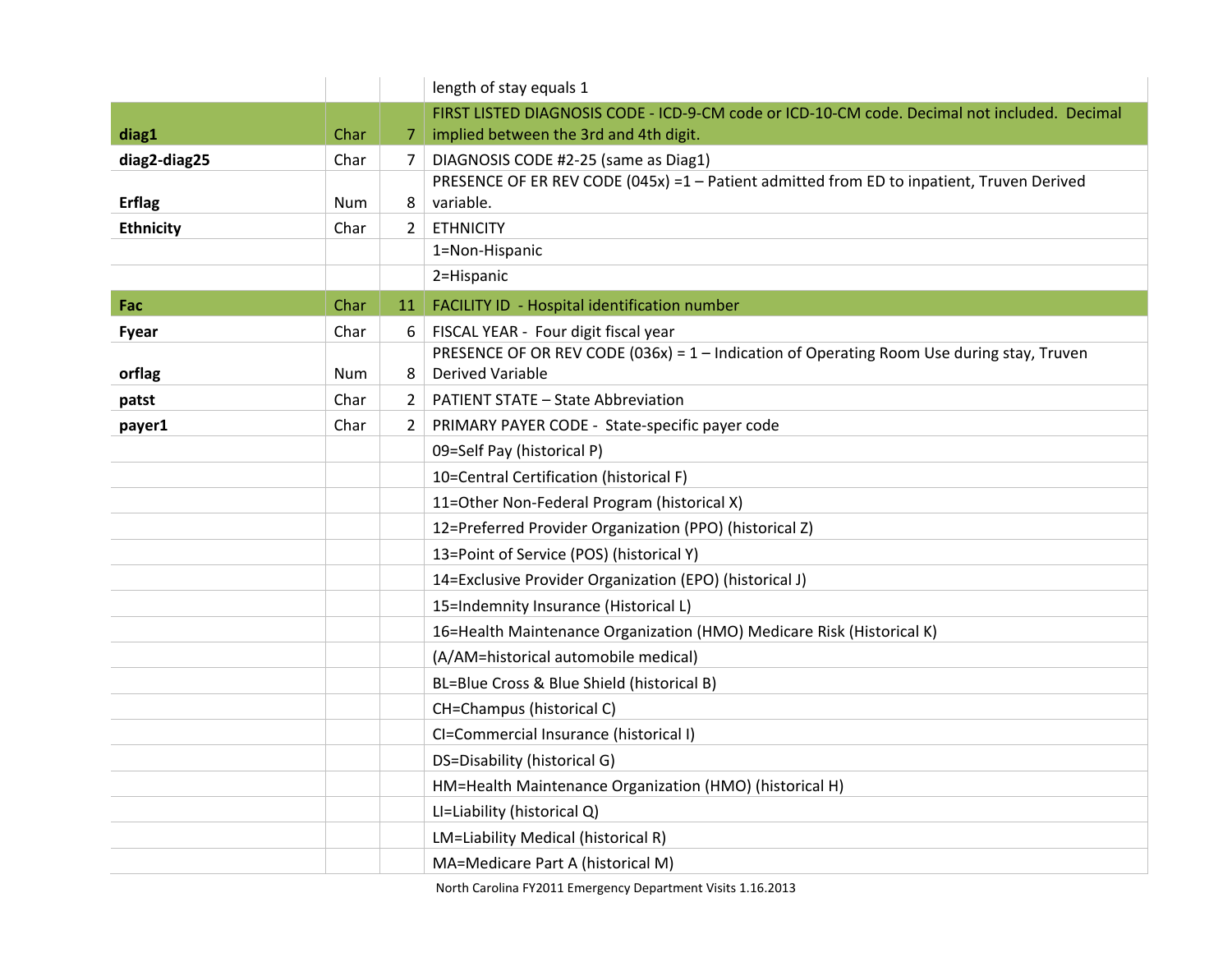|           |            |              | MB=Medicare Part B (historical T)                                                              |
|-----------|------------|--------------|------------------------------------------------------------------------------------------------|
|           |            |              | MC=Medicaid (historical D)                                                                     |
|           |            |              | (N=historical other government)                                                                |
|           |            |              | OF=Other federal program (historical V)                                                        |
|           |            |              | (S=historical self insured)                                                                    |
|           |            |              | TV=Title V (historical 1)                                                                      |
|           |            |              | VA=Veteran Administration Plan (historical 2)                                                  |
|           |            |              | WC=Workers Compensation Health Claim (historical W)                                            |
|           |            |              | ZZ=Mutually defined unknown (historical U)                                                     |
| payer2-3  | Char       | 2            | PAYER CODE 2-3 - secondary payer codes, same as payer1                                         |
| paysub1-3 | Char       | 4            | PAYER SUBCLASS 1-3 Payer sub-classification code                                               |
| ptcnty    | Char       | 3            | PATIENT COUNTY - 3 digit FIPS COUNTY CODE                                                      |
| ptzip     | Char       | 5            | <b>5 DIGIT PATIENT ZIP CODE</b>                                                                |
| race      | Char       | $\mathbf{1}$ | <b>RACE</b>                                                                                    |
|           |            |              | 1=American Indian (historical 1)                                                               |
|           |            |              | 2=Asian (historical 2)                                                                         |
|           |            |              | 3=Black or African-American (historical 3)                                                     |
|           |            |              | 4=Native Hawaiian or Pacific Islander (historical 2)                                           |
|           |            |              | 5=Caucasian (historical 4)                                                                     |
|           |            |              | 6=Other race                                                                                   |
|           |            |              | 9=Patient declined or unavailable                                                              |
| revchg1   | Num        | 8            | ROUTINE CHARGES - Routine charges, sum of revenue codes 101,110 - 179                          |
| revchg2   | Num        | 8            | ICU/CCU CHARGES - ICU / CCU charges, sum of revenue codes 200-219                              |
| revchg3   | <b>Num</b> | 8            | SURGERY CHARGES - Surgical charges, sum of revenue codes 360-379,710 - 729                     |
| revchg4   | <b>Num</b> | 8            | LAB CHARGES - Lab and blood charges, sum of revenue codes 300 -319, 390 - 399, 740 - 759       |
| revchg5   | Num        | 8            | PHARMACY CHARGES - Pharmacy charge, sum of revenue codes 250 - 269,630 - 639.                  |
| revchg6   | Num        | 8            | RADIOLOGY CHARGES - Radiology charge, sum of revenue codes 280 - 289,320 - 359, 400 - 409      |
| revchg7   | <b>Num</b> | 8            | RESPIRATORY CHARGES - Respiratory charge, sum of revenue codes 410 - 419,460 - 469             |
| revchg8   | <b>Num</b> | 8            | THERAPY CHARGES - Therapy charge, sum of revenue codes 420 - 449,470 - 479                     |
| revchg9   | <b>Num</b> | 8            | SUPPLIES CHARGES - Supplies charge, sum of revenue codes 270 - 279, 620 - 629                  |
| revchg10  | Num        | 8            | OTHER CHARGES - Other charges, sum of revenue codes 70-77; 100;180-189; 220-249; 290-299; 380- |

North Carolina FY2011 Emergency Department Visits 1.16.2013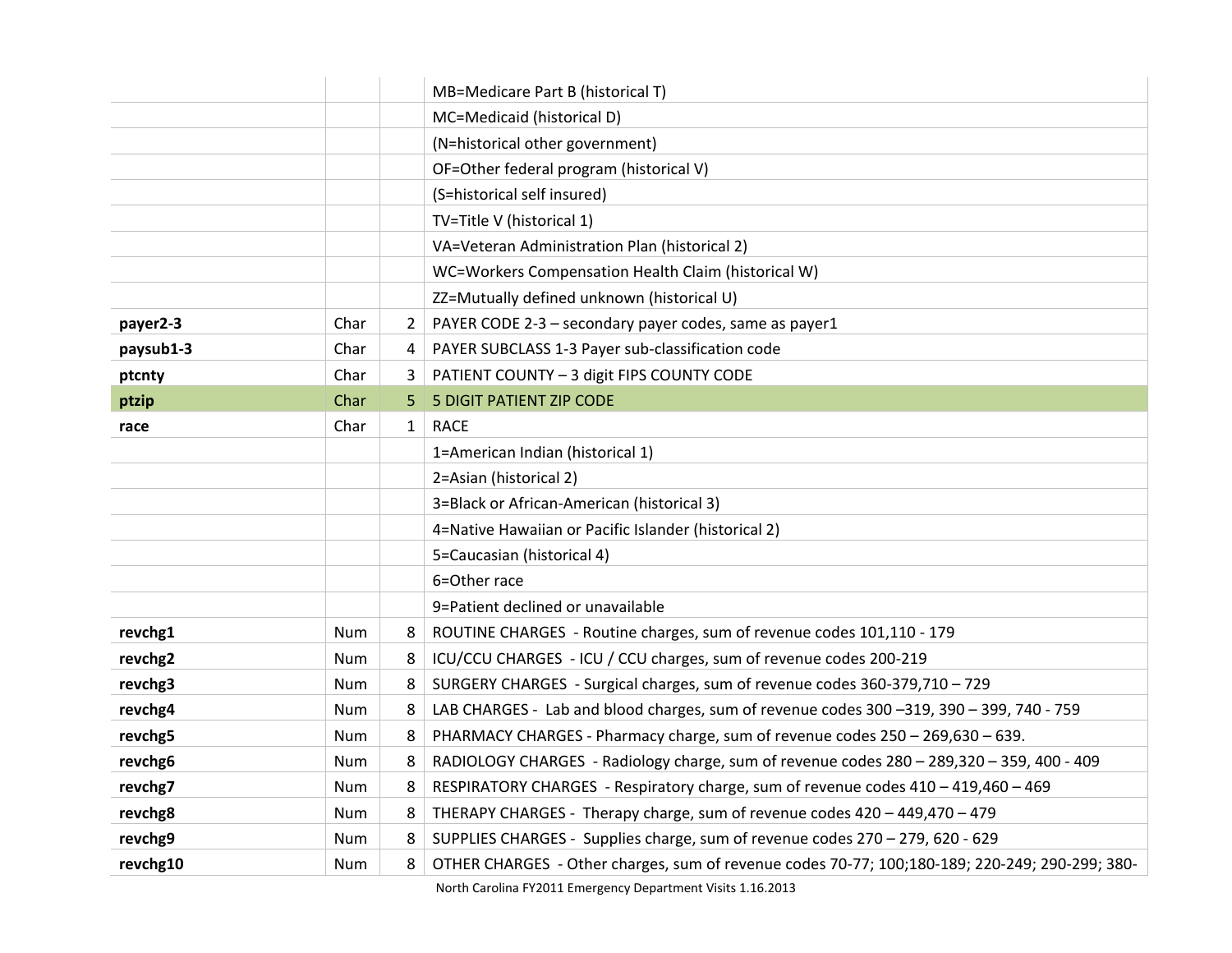|        |      |              | 389; 450-459; 480-619; 640-669; 700-709; 730-739; 760-769; 790-859;880-929; 940-949; 960-999                                                                   |
|--------|------|--------------|----------------------------------------------------------------------------------------------------------------------------------------------------------------|
| sex    | Char | $\mathbf{1}$ | SEX F = FEMALE, M= MALE U=UNKNOWN                                                                                                                              |
| source | Char | $\mathbf{1}$ | POINT OF ORIGIN (Related to Admission Source Type - asource - A= not newborn, N=newborn)                                                                       |
|        |      |              | 1=Non-health care facility point of origin (asource A only)                                                                                                    |
|        |      |              | 2=Clinic or physician's office (asource A only)                                                                                                                |
|        |      |              | 4=Transfer from a hospital (different facility) (asource A only)                                                                                               |
|        |      |              | 5=Transfer from a skilled nursing facility (SNF), intermediate care facility (ICF), or assisted living<br>facility (ALF) (asource A only)                      |
|        |      |              | 5=Born inside this hospital (asource N only)                                                                                                                   |
|        |      |              | 6=Transfer from another health care facility (asource A only)                                                                                                  |
|        |      |              | 6=Born outside this hospital (asource N only)                                                                                                                  |
|        |      |              | 8=Court/law enforcement (asource A only)                                                                                                                       |
|        |      |              | 9=Information not available (asource A only)                                                                                                                   |
|        |      |              | D=Transfer from one distinct unit of the hospital to another distinct unit of the same hospital<br>resulting in a separate claim to the payer (asource A only) |
|        |      |              | E=Transfer from ambulatory surgery center (asource A only)                                                                                                     |
|        |      |              | F=Transfer from a hospice facility (asource A only)                                                                                                            |
|        |      |              |                                                                                                                                                                |
| status | Char | 6            | PATIENT DISPOSITION                                                                                                                                            |
|        |      |              | 1=Discharged to home or self-care (routine discharge)                                                                                                          |
|        |      |              | 2=Discharged/transferred to a short term general hospital for inpatient care                                                                                   |
|        |      |              | 3=Discharged/Transferred to skilled nursing facility (SNF) with Medicare certification                                                                         |
|        |      |              | 4=Discharged/transferred to a facility that provides custodial or supportive care                                                                              |
|        |      |              | 5=Discharged/transferred to a designated cancer center or children's hospital                                                                                  |
|        |      |              | 6=Discharged/Transferred to home under care of organized home health service organization in<br>anticipation of                                                |
|        |      |              | 7=Left against medical advice or discontinued treatment                                                                                                        |
|        |      |              | 9=Admitted as an inpatient to this hospital                                                                                                                    |
|        |      |              | 20=Expired                                                                                                                                                     |
|        |      |              | 21=Discharged/Transferred to Court/Law enforcement                                                                                                             |
|        |      |              | 30=Still a patient                                                                                                                                             |
|        |      |              | 40=Expired at home                                                                                                                                             |